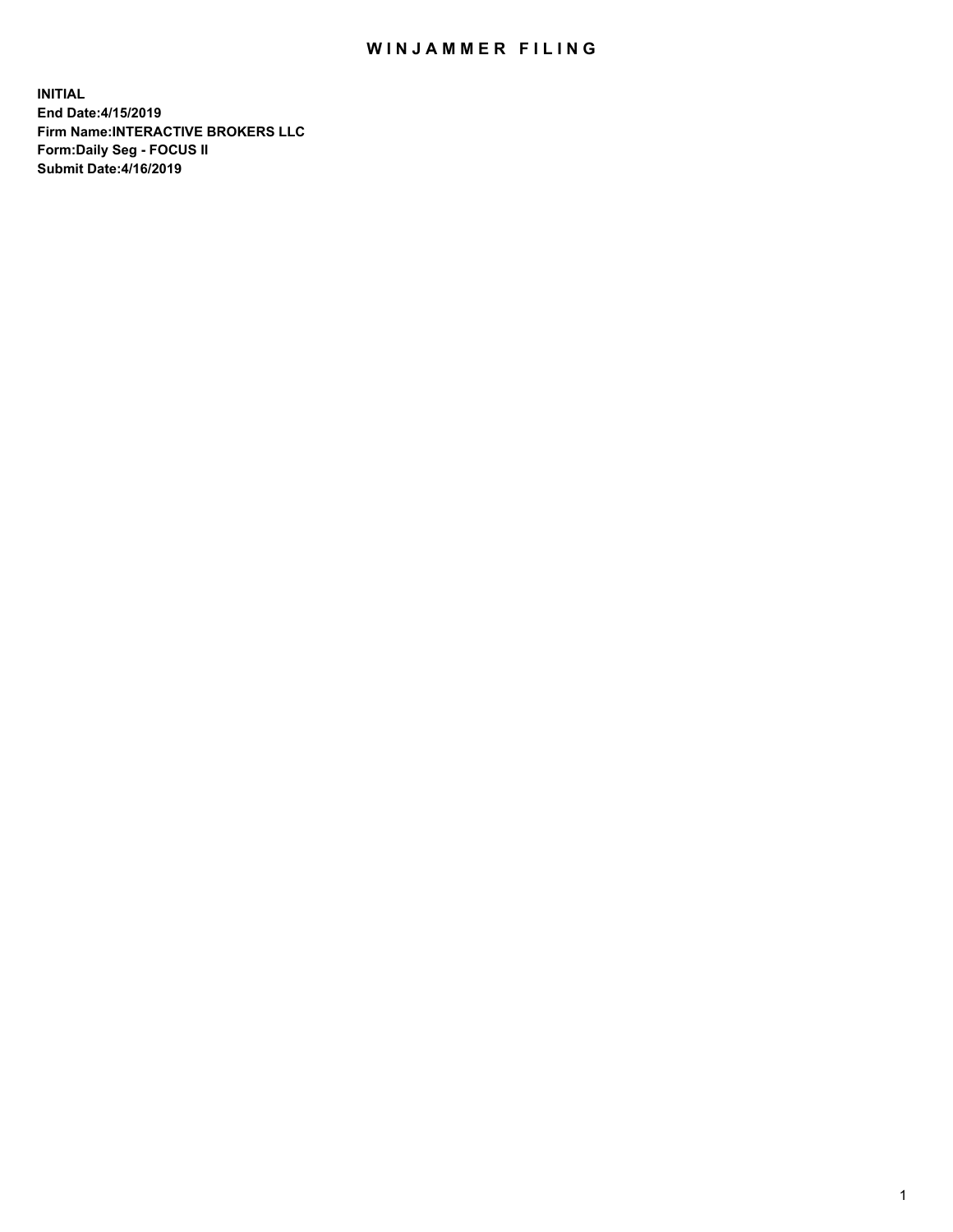**INITIAL End Date:4/15/2019 Firm Name:INTERACTIVE BROKERS LLC Form:Daily Seg - FOCUS II Submit Date:4/16/2019 Daily Segregation - Cover Page**

| Name of Company                                                                                                                                                                                                                                                                                                                | <b>INTERACTIVE BROKERS LLC</b>                                                                  |
|--------------------------------------------------------------------------------------------------------------------------------------------------------------------------------------------------------------------------------------------------------------------------------------------------------------------------------|-------------------------------------------------------------------------------------------------|
| <b>Contact Name</b>                                                                                                                                                                                                                                                                                                            | James Menicucci                                                                                 |
| <b>Contact Phone Number</b>                                                                                                                                                                                                                                                                                                    | 203-618-8085                                                                                    |
| <b>Contact Email Address</b>                                                                                                                                                                                                                                                                                                   | jmenicucci@interactivebrokers.c<br>om                                                           |
| FCM's Customer Segregated Funds Residual Interest Target (choose one):<br>a. Minimum dollar amount: ; or<br>b. Minimum percentage of customer segregated funds required:%; or<br>c. Dollar amount range between: and; or<br>d. Percentage range of customer segregated funds required between:% and%.                          | $\overline{\mathbf{0}}$<br>$\overline{\mathbf{0}}$<br>155,000,000 245,000,000<br>0 <sub>0</sub> |
| FCM's Customer Secured Amount Funds Residual Interest Target (choose one):<br>a. Minimum dollar amount: ; or<br>b. Minimum percentage of customer secured funds required:% ; or<br>c. Dollar amount range between: and; or<br>d. Percentage range of customer secured funds required between:% and%.                           | $\overline{\mathbf{0}}$<br>$\overline{\mathbf{0}}$<br>80,000,000 120,000,000<br>0 <sub>0</sub>  |
| FCM's Cleared Swaps Customer Collateral Residual Interest Target (choose one):<br>a. Minimum dollar amount: ; or<br>b. Minimum percentage of cleared swaps customer collateral required:% ; or<br>c. Dollar amount range between: and; or<br>d. Percentage range of cleared swaps customer collateral required between:% and%. | $\overline{\mathbf{0}}$<br>$\underline{\mathbf{0}}$<br>0 <sub>0</sub><br>0 <sub>0</sub>         |

Attach supporting documents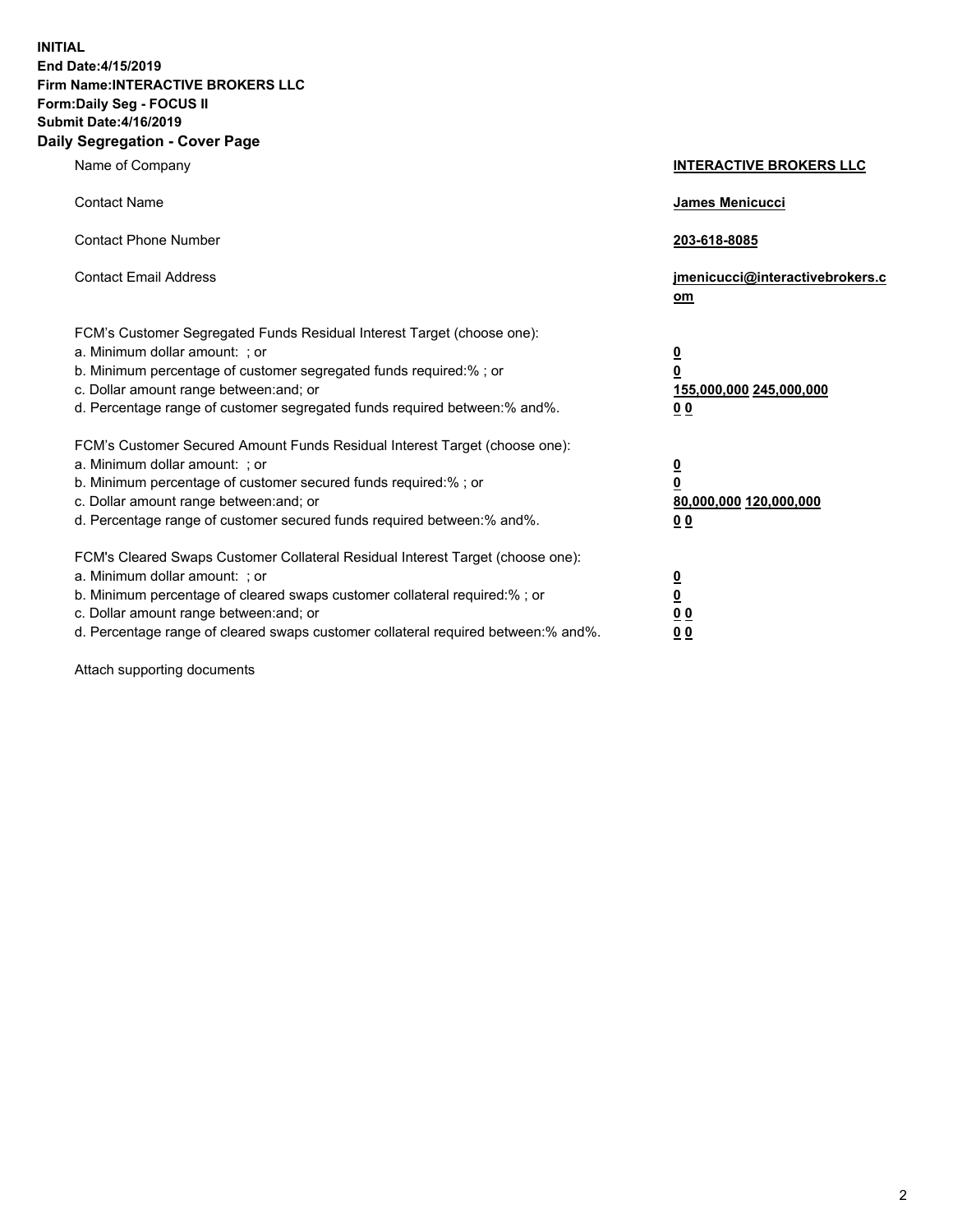## **INITIAL End Date:4/15/2019 Firm Name:INTERACTIVE BROKERS LLC Form:Daily Seg - FOCUS II Submit Date:4/16/2019 Daily Segregation - Secured Amounts**

|     | Daily Segregation - Secured Amounts                                                         |                                  |
|-----|---------------------------------------------------------------------------------------------|----------------------------------|
|     | Foreign Futures and Foreign Options Secured Amounts                                         |                                  |
|     | Amount required to be set aside pursuant to law, rule or regulation of a foreign            | $0$ [7305]                       |
|     | government or a rule of a self-regulatory organization authorized thereunder                |                                  |
| 1.  | Net ledger balance - Foreign Futures and Foreign Option Trading - All Customers             |                                  |
|     | A. Cash                                                                                     | 431,805,319 [7315]               |
|     | B. Securities (at market)                                                                   | $0$ [7317]                       |
| 2.  | Net unrealized profit (loss) in open futures contracts traded on a foreign board of trade   | 12,077,067 [7325]                |
| 3.  | Exchange traded options                                                                     |                                  |
|     | a. Market value of open option contracts purchased on a foreign board of trade              | 84,594 [7335]                    |
|     | b. Market value of open contracts granted (sold) on a foreign board of trade                | $-10,625$ [7337]                 |
| 4.  | Net equity (deficit) (add lines 1. 2. and 3.)                                               | 443,956,355 [7345]               |
| 5.  | Account liquidating to a deficit and account with a debit balances - gross amount           | 3,382 [7351]                     |
|     | Less: amount offset by customer owned securities                                            | 0 [7352] 3,382 [7354]            |
| 6.  | Amount required to be set aside as the secured amount - Net Liquidating Equity              | 443,959,737 [7355]               |
|     | Method (add lines 4 and 5)                                                                  |                                  |
| 7.  | Greater of amount required to be set aside pursuant to foreign jurisdiction (above) or line | 443,959,737 [7360]               |
|     | 6.                                                                                          |                                  |
|     | FUNDS DEPOSITED IN SEPARATE REGULATION 30.7 ACCOUNTS                                        |                                  |
| 1.  | Cash in banks                                                                               |                                  |
|     | A. Banks located in the United States                                                       | 64,438,490 [7500]                |
|     | B. Other banks qualified under Regulation 30.7                                              | 0 [7520] 64,438,490 [7530]       |
| 2.  | Securities                                                                                  |                                  |
|     | A. In safekeeping with banks located in the United States                                   | 412,428,175 [7540]               |
|     | B. In safekeeping with other banks qualified under Regulation 30.7                          | 0 [7560] 412,428,175 [7570]      |
| 3.  | Equities with registered futures commission merchants                                       |                                  |
|     | A. Cash                                                                                     | $0$ [7580]                       |
|     | <b>B.</b> Securities                                                                        | $0$ [7590]                       |
|     | C. Unrealized gain (loss) on open futures contracts                                         | $0$ [7600]                       |
|     | D. Value of long option contracts                                                           | $0$ [7610]                       |
|     | E. Value of short option contracts                                                          | 0 [7615] 0 [7620]                |
| 4.  | Amounts held by clearing organizations of foreign boards of trade                           |                                  |
|     | A. Cash                                                                                     | $0$ [7640]                       |
|     | <b>B.</b> Securities                                                                        | $0$ [7650]                       |
|     | C. Amount due to (from) clearing organization - daily variation                             | $0$ [7660]                       |
|     | D. Value of long option contracts                                                           | $0$ [7670]                       |
| 5.  | E. Value of short option contracts                                                          | 0 [7675] 0 [7680]                |
|     | Amounts held by members of foreign boards of trade                                          |                                  |
|     | A. Cash<br><b>B.</b> Securities                                                             | 87,707,603 [7700]<br>$0$ [7710]  |
|     | C. Unrealized gain (loss) on open futures contracts                                         | 638,366 [7720]                   |
|     | D. Value of long option contracts                                                           | 84,594 [7730]                    |
|     | E. Value of short option contracts                                                          | -10,625 [7735] 88,419,938 [7740] |
| 6.  | Amounts with other depositories designated by a foreign board of trade                      | 0 [7760]                         |
| 7.  | Segregated funds on hand                                                                    | $0$ [7765]                       |
| 8.  | Total funds in separate section 30.7 accounts                                               | 565,286,603 [7770]               |
| 9.  | Excess (deficiency) Set Aside for Secured Amount (subtract line 7 Secured Statement         | 121,326,866 [7380]               |
|     | Page 1 from Line 8)                                                                         |                                  |
| 10. | Management Target Amount for Excess funds in separate section 30.7 accounts                 | 80,000,000 [7780]                |
| 11. | Excess (deficiency) funds in separate 30.7 accounts over (under) Management Target          | 41,326,866 [7785]                |
|     |                                                                                             |                                  |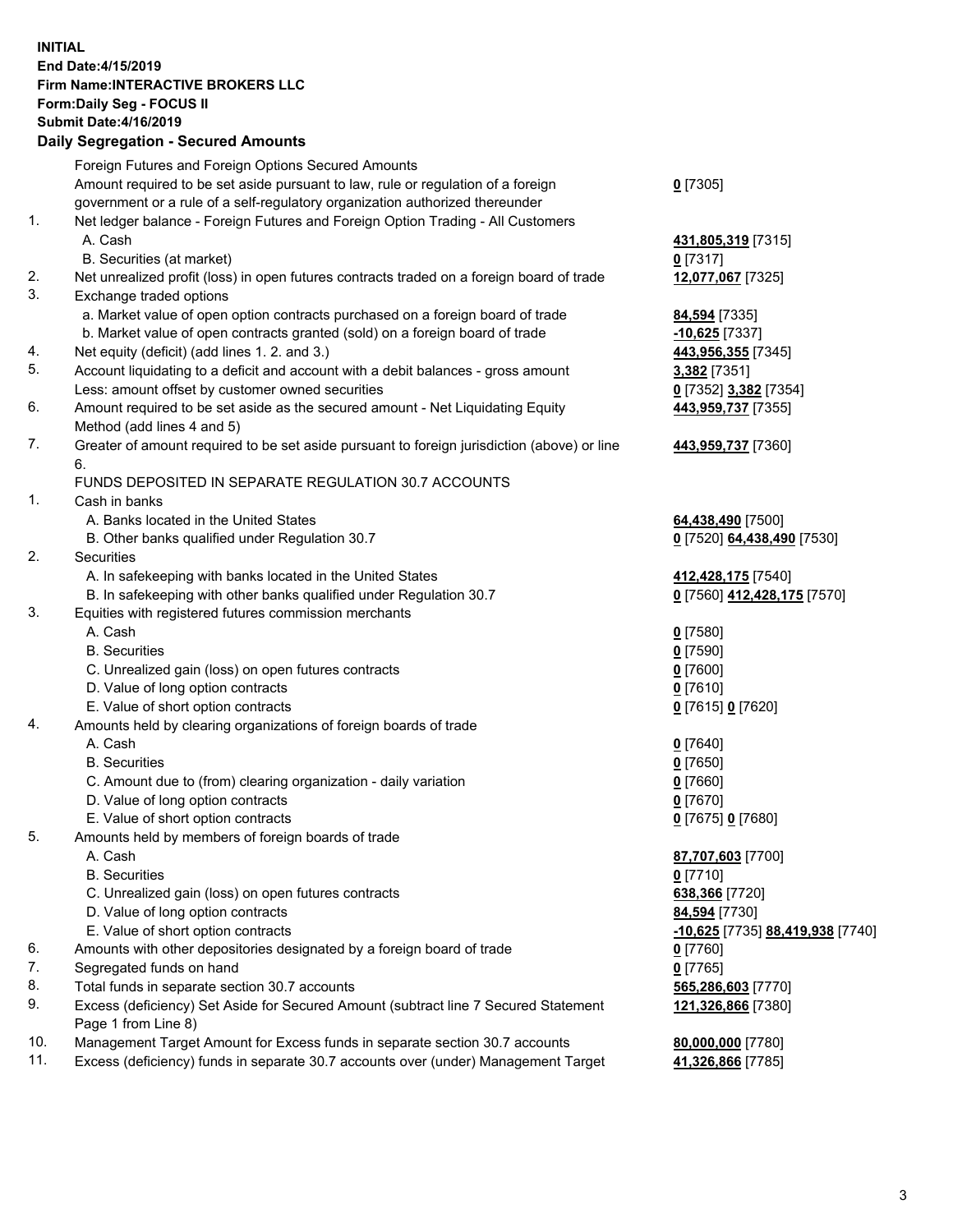**INITIAL End Date:4/15/2019 Firm Name:INTERACTIVE BROKERS LLC Form:Daily Seg - FOCUS II Submit Date:4/16/2019 Daily Segregation - Segregation Statement** SEGREGATION REQUIREMENTS(Section 4d(2) of the CEAct) 1. Net ledger balance A. Cash **3,745,748,664** [7010] B. Securities (at market) **0** [7020] 2. Net unrealized profit (loss) in open futures contracts traded on a contract market **38,781,322** [7030] 3. Exchange traded options A. Add market value of open option contracts purchased on a contract market **133,918,956** [7032] B. Deduct market value of open option contracts granted (sold) on a contract market **-191,659,200** [7033] 4. Net equity (deficit) (add lines 1, 2 and 3) **3,726,789,742** [7040] 5. Accounts liquidating to a deficit and accounts with debit balances - gross amount **1,250,084** [7045] Less: amount offset by customer securities **0** [7047] **1,250,084** [7050] 6. Amount required to be segregated (add lines 4 and 5) **3,728,039,826** [7060] FUNDS IN SEGREGATED ACCOUNTS 7. Deposited in segregated funds bank accounts A. Cash **513,138,479** [7070] B. Securities representing investments of customers' funds (at market) **2,251,945,030** [7080] C. Securities held for particular customers or option customers in lieu of cash (at market) **0** [7090] 8. Margins on deposit with derivatives clearing organizations of contract markets A. Cash **3,128,479** [7100] B. Securities representing investments of customers' funds (at market) **1,227,919,434** [7110] C. Securities held for particular customers or option customers in lieu of cash (at market) **0** [7120] 9. Net settlement from (to) derivatives clearing organizations of contract markets **-5,382,470** [7130] 10. Exchange traded options A. Value of open long option contracts **134,732,871** [7132] B. Value of open short option contracts **-192,494,112** [7133] 11. Net equities with other FCMs A. Net liquidating equity **0** [7140] B. Securities representing investments of customers' funds (at market) **0** [7160] C. Securities held for particular customers or option customers in lieu of cash (at market) **0** [7170] 12. Segregated funds on hand **0** [7150] 13. Total amount in segregation (add lines 7 through 12) **3,932,987,711** [7180] 14. Excess (deficiency) funds in segregation (subtract line 6 from line 13) **204,947,885** [7190] 15. Management Target Amount for Excess funds in segregation **155,000,000** [7194]

16. Excess (deficiency) funds in segregation over (under) Management Target Amount Excess

**49,947,885** [7198]